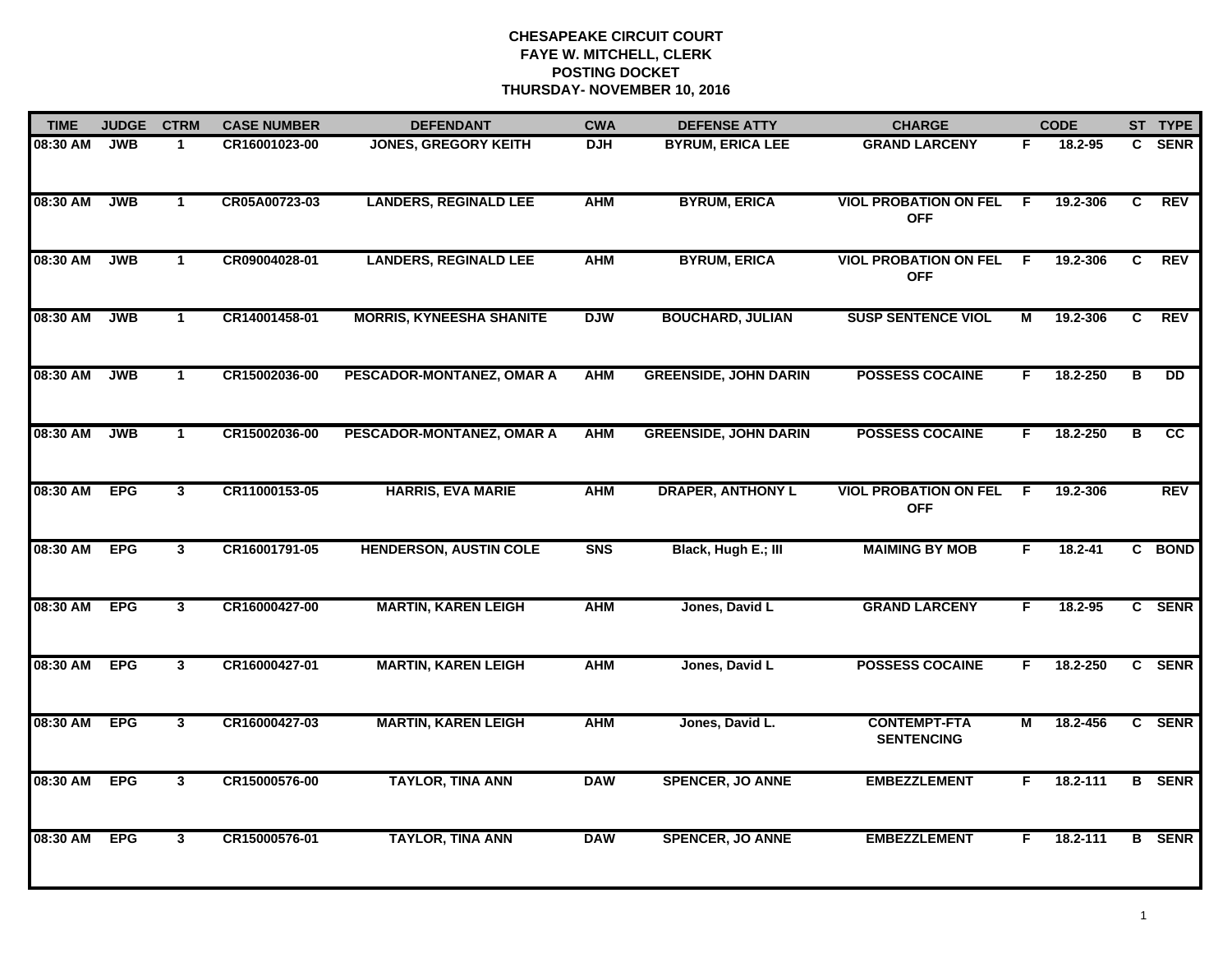| <b>TIME</b> | <b>JUDGE</b> | <b>CTRM</b>    | <b>CASE NUMBER</b> | <b>DEFENDANT</b>               | <b>CWA</b> | <b>DEFENSE ATTY</b>     | <b>CHARGE</b>                                  |     | <b>CODE</b> |              | ST TYPE         |
|-------------|--------------|----------------|--------------------|--------------------------------|------------|-------------------------|------------------------------------------------|-----|-------------|--------------|-----------------|
| 08:30 AM    | <b>EPG</b>   | 3              | CR15000576-02      | <b>TAYLOR, TINA ANN</b>        | <b>DAW</b> | <b>SPENCER, JO ANNE</b> | <b>EMBEZZLEMENT</b>                            | F.  | 18.2-111    |              | <b>B</b> SENR   |
| 08:30 AM    | <b>EPG</b>   | $\mathbf{3}$   | CR15000576-03      | <b>TAYLOR, TINA ANN</b>        | <b>DAW</b> | <b>SPENCER, JO ANNE</b> | <b>EMBEZZLEMENT</b>                            | F.  | 18.2-111    |              | <b>B</b> SENR   |
| 08:30 AM    | <b>EPG</b>   | $\overline{3}$ | CR15000576-04      | <b>TAYLOR, TINA ANN</b>        | <b>DAW</b> | <b>SPENCER, JO ANNE</b> | <b>EMBEZZLEMENT</b>                            | F.  | 18.2-111    |              | <b>B</b> SENR   |
| 08:30 AM    | <b>RDS</b>   | 6              | CR03A03925-01      | <b>CHERRY, VERNON LEE; III</b> | <b>BKF</b> | <b>BELOTE, NICOLE</b>   | <b>VIOL PROBATION ON FEL</b><br><b>OFF</b>     | F.  | 19.2-306    | C.           | <b>REV</b>      |
| 08:30 AM    | <b>RDS</b>   | 6              | CR03A03926-01      | <b>CHERRY, VERNON LEE; III</b> | <b>BKF</b> | <b>BELOTE, NICOLE</b>   | <b>VIOL PROBATION ON FEL</b><br><b>OFF</b>     | F.  | 19.2-306    | C            | <b>REV</b>      |
| 08:30 AM    | <b>RDS</b>   | 6              | CR16000770-00      | <b>GRONDIN, ANDREW ALAN</b>    | <b>BKF</b> | <b>STOKES, MARK B</b>   | <b>OBTAIN MONEYBY FALSE</b><br><b>PRETENSE</b> | - F | 18.2-178    |              | <b>B</b> SENR   |
| 08:30 AM    | <b>RDS</b>   | 6              | CR16000269-00      | <b>JOYNER, CALVIN RONALD</b>   | <b>MIF</b> | <b>PASS, STEPHANIE</b>  | <b>VIOL PROBATION ON FEL</b><br><b>OFF</b>     | - F | 19.2-306    |              | C MOPT          |
| 08:30 AM    | <b>RDS</b>   | 6              | CR16000692-00      | <b>KOON, PATRICK CHARLES</b>   | <b>ASA</b> | <b>JONES, DAVID L</b>   | <b>POSS SCHEDULE I OR II</b><br><b>DRUGS</b>   | F   | 18.2-250    |              | <b>B</b> SENR   |
| 08:30 AM    | <b>RDS</b>   | 6              | CR95A00814-01      | <b>MASON, LARNELLE ANTOINE</b> | <b>ASA</b> | <b>BYRUM, ERICA</b>     | <b>VIOL PROBATION ON FEL</b><br><b>OFF</b>     | F.  | 19.2-306    | C.           | <b>REV</b>      |
| 08:30 AM    | <b>RDS</b>   | 6              | CR95A00816-01      | <b>MASON, LARNELLE ANTOINE</b> | <b>ASA</b> | <b>BYRUM, ERICA</b>     | <b>VIOL PROBATION ON FEL</b><br><b>OFF</b>     | F.  | 19.2-306    | $\mathbf{C}$ | <b>REV</b>      |
| 08:30 AM    | <b>RDS</b>   | 6              | CR95A00817-01      | <b>MASON, LARNELLE ANTOINE</b> | <b>ASA</b> | <b>BYRUM, ERICA</b>     | <b>VIOL PROBATION ON FEL F</b><br><b>OFF</b>   |     | 19.2-306    | C            | <b>REV</b>      |
| 08:30 AM    | <b>RDS</b>   | 6              | CR95A00818-01      | <b>MASON, LARNELLE ANTOINE</b> | <b>ASA</b> | <b>BYRUM, ERICA</b>     | <b>VIOL PROBATION ON FEL</b><br><b>OFF</b>     | - F | 19.2-306    | C            | <b>REV</b>      |
| 09:00 AM    | <b>JWB</b>   | $\mathbf{1}$   | CR12002481-03      | <b>ANDERSON, MARK AARON</b>    | CLB        | <b>SPENCER, JO ANNE</b> | <b>VIOL PROBATION ON FEL</b><br><b>OFF</b>     | -F  | 19.2-306    | $\mathbf{o}$ | $\overline{DC}$ |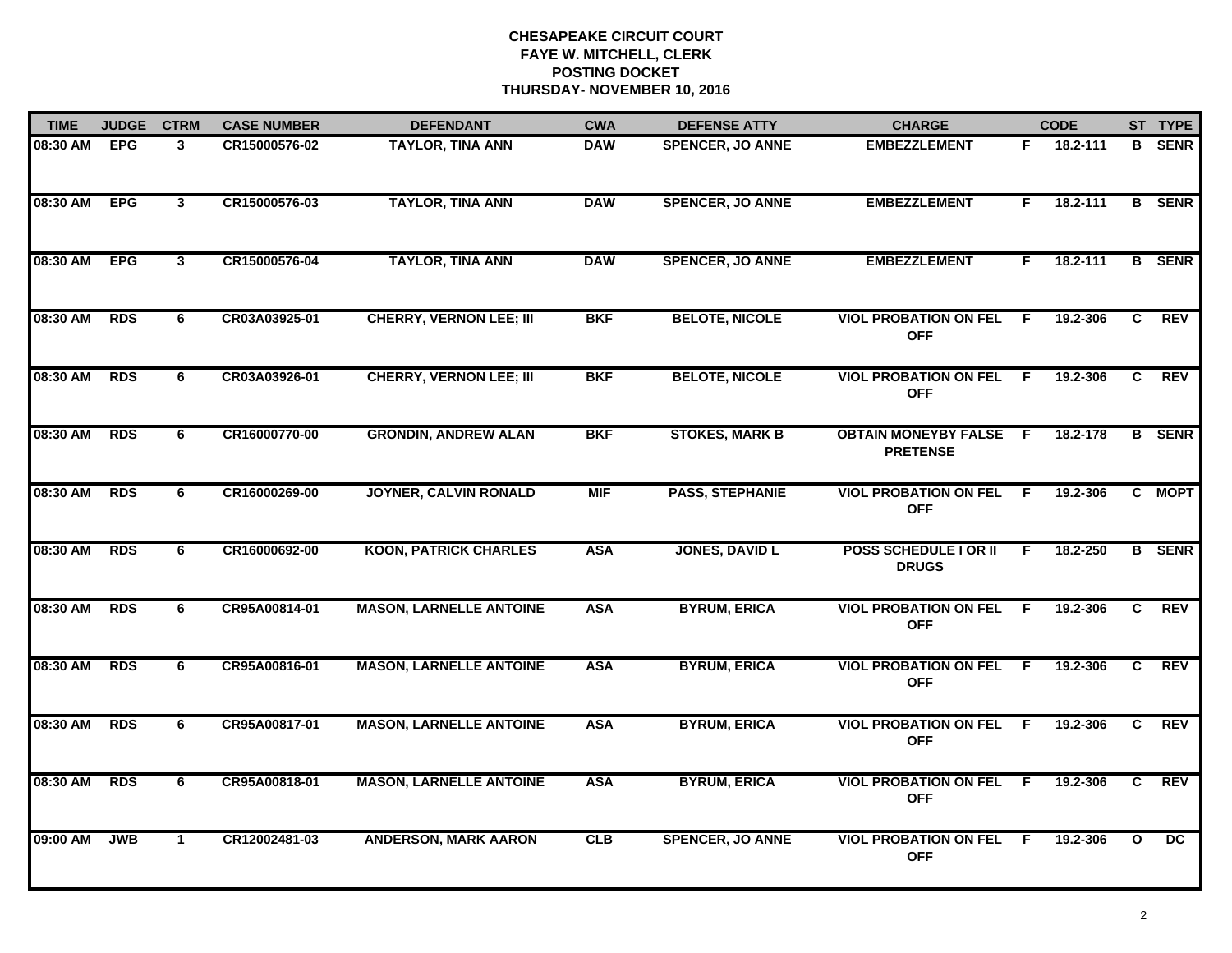| <b>TIME</b> | <b>JUDGE</b> | <b>CTRM</b>  | <b>CASE NUMBER</b> | <b>DEFENDANT</b>               | <b>CWA</b> | <b>DEFENSE ATTY</b>        | <b>CHARGE</b>                              |    | <b>CODE</b> |                | ST TYPE         |
|-------------|--------------|--------------|--------------------|--------------------------------|------------|----------------------------|--------------------------------------------|----|-------------|----------------|-----------------|
| 09:00 AM    | <b>JWB</b>   | $\mathbf{1}$ | CR10003281-06      | <b>BRABBLE, JEREMIAH ADAM</b>  | <b>AEP</b> | <b>STOKES, MARK</b>        | <b>VIOL PROBATION ON FEL</b><br><b>OFF</b> | F. | 19.2-306    | C              | DC.             |
| 09:00 AM    | <b>JWB</b>   | $\mathbf{1}$ | CR15001959-01      | <b>BRADY, ALISON MARIE</b>     | <b>CLB</b> | <b>WENTWORTH, RACHEL E</b> | <b>POSSESS COCAINE</b>                     | F  | 18.2-250    | C              | DC              |
| 09:00 AM    | <b>JWB</b>   | $\mathbf{1}$ | CR15001783-00      | <b>BROWN, TABATHA MARIE</b>    | CLB        | <b>ORTIZ, KATHLEEN A</b>   | <b>GRAND LARCENY</b>                       | F  | 18.2-95     | $\overline{c}$ | DC              |
| 09:00 AM    | <b>JWB</b>   | $\mathbf 1$  | CR16000181-00      | <b>BROWN, TABATHA MARIE</b>    | CLB        | <b>HOLDER, WM JOSHUA</b>   | <b>POSSESS HEROIN</b>                      | F. | 18.2-250    | C              | DC.             |
| 09:00 AM    | <b>JWB</b>   | $\mathbf{1}$ | CR11001194-06      | <b>COLTRAIN, JUSTIN ANDREW</b> | <b>CLB</b> | <b>PASS, STEPHANIE P</b>   | <b>VIOL PROBATION ON FEL</b><br><b>OFF</b> | F. | 19.2-306    | C              | DC.             |
| 09:00 AM    | <b>JWB</b>   | $\mathbf{1}$ | CR12002866-07      | <b>COLTRAIN, JUSTIN ANDREW</b> | <b>CLB</b> | <b>PASS, STEPHANIE P</b>   | <b>VIOL PROBATION ON FEL</b><br><b>OFF</b> | -F | 19.2-306    | C              | DC              |
| 09:00 AM    | <b>JWB</b>   | $\mathbf{1}$ | CR16000019-00      | <b>COLTRAIN, JUSTIN ANDREW</b> | CLB        | <b>PASS, STEPHANIE</b>     | <b>GRAND LARCENY</b>                       | F  | 18.2-95     | C              | DC              |
| 09:00 AM    | <b>JWB</b>   | $\mathbf{1}$ | CR12002420-36      | <b>CONLEY, EMMA ELIZABETH</b>  | CLB        | <b>WEGMAN, ROBERT L</b>    | <b>VIOL PROBATION ON FEL</b><br><b>OFF</b> | F. | 19.2-306    | $\overline{c}$ | DC              |
| 09:00 AM    | <b>JWB</b>   | $\mathbf{1}$ | CR11001356-02      | <b>CUETO, GINGER MARIE</b>     | CLB        | <b>BLACK, HUGH E; III</b>  | <b>VIOL PROBATION ON FEL</b><br><b>OFF</b> | F  | 19.2-306    | C              | $\overline{DC}$ |
| 09:00 AM    | <b>JWB</b>   | $\mathbf{1}$ | CR11001759-02      | <b>CUETO, GINGER MARIE</b>     | <b>CLB</b> | <b>BLACK, HUGH E; III</b>  | <b>VIOL PROBATION ON FEL</b><br><b>OFF</b> | F. | 19.2-306    | C              | DC              |
| 09:00 AM    | <b>JWB</b>   | $\mathbf{1}$ | CR13001747-06      | <b>EVANS, MARK CHRISTOPHER</b> | <b>CLB</b> | <b>SHILLING, ANDREW</b>    | <b>VIOL PROBATION ON FEL</b><br><b>OFF</b> | F  | 19.2-306    | $\mathbf{o}$   | DC              |
| 09:00 AM    | <b>JWB</b>   | $\mathbf 1$  | CR14002479-00      | <b>EVANS, MARK CHRISTOPHER</b> | <b>CLB</b> | <b>WENTWORTH, RACHEL</b>   | <b>GRAND LARCENY</b>                       | F. | 18.2-95     | $\mathbf{o}$   | DC              |
| 09:00 AM    | <b>JWB</b>   | $\mathbf{1}$ | CR15000379-00      | <b>GRZYWINSKI, AMY MARIE</b>   | CLB        | <b>JONES, M COLSTON</b>    | <b>GRAND LARCENY</b>                       | F. | 18.2-95     | в              | $\overline{DC}$ |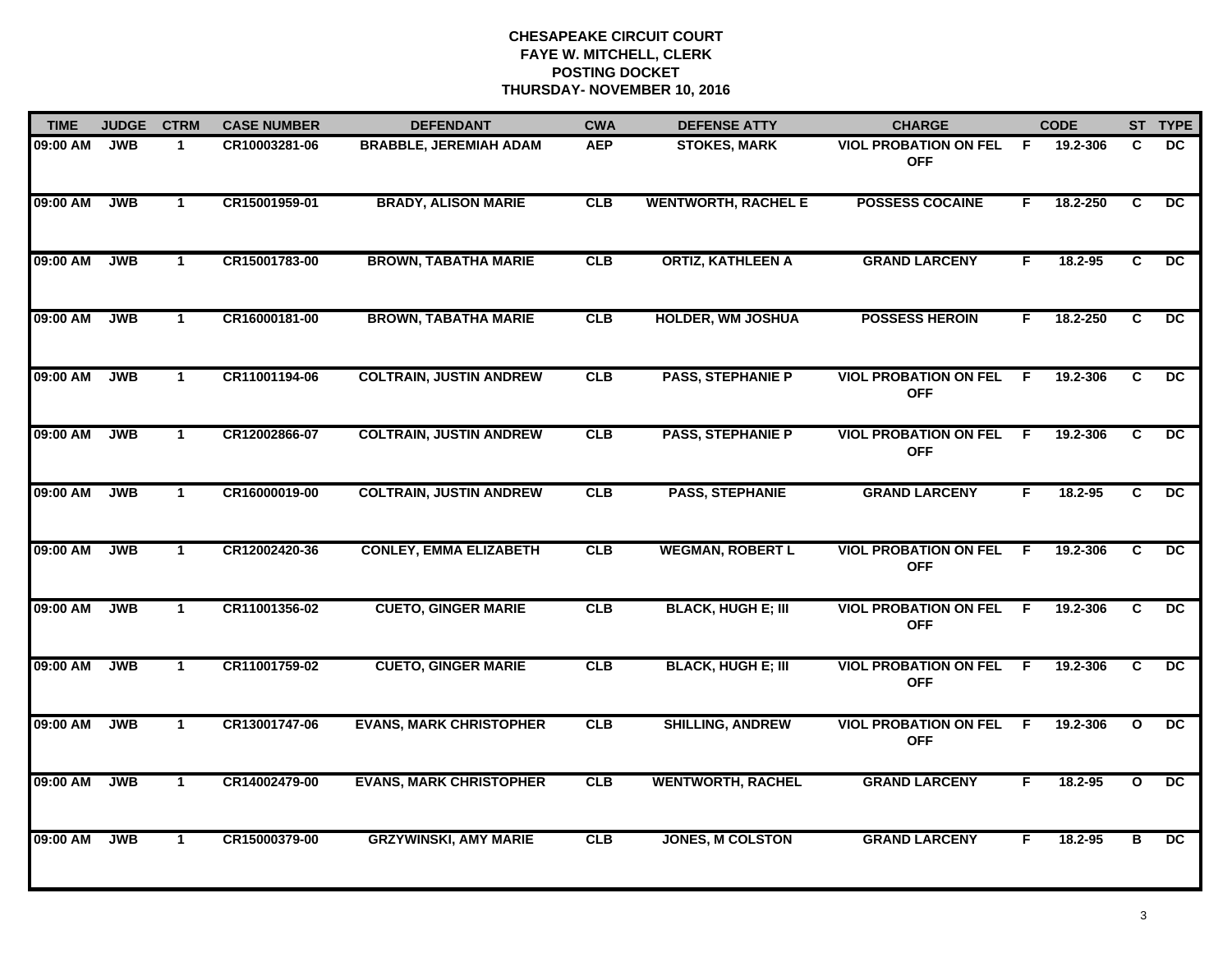| <b>TIME</b> | <b>JUDGE</b> | <b>CTRM</b>  | <b>CASE NUMBER</b> | <b>DEFENDANT</b>                 | <b>CWA</b> | <b>DEFENSE ATTY</b>             | <b>CHARGE</b>                                |     | <b>CODE</b> |                | ST TYPE         |
|-------------|--------------|--------------|--------------------|----------------------------------|------------|---------------------------------|----------------------------------------------|-----|-------------|----------------|-----------------|
| 09:00 AM    | <b>JWB</b>   | $\mathbf 1$  | CR15000379-01      | <b>GRZYWINSKI, AMY MARIE</b>     | <b>CLB</b> | <b>JONES, M COLSTON</b>         | <b>CONCEALMENT</b>                           | F.  | 18.2-103    | C              | <b>DC</b>       |
| 09:00 AM    | <b>JWB</b>   | $\mathbf{1}$ | CR12002168-02      | <b>JONES, GARNETT DONTE</b>      | <b>CLB</b> | <b>HARMON, HARRY DENNIS; JR</b> | <b>VIOL PROBATION ON FEL</b><br><b>OFF</b>   | -F  | 19.2-306    | C              | $\overline{DC}$ |
| 09:00 AM    | <b>JWB</b>   | $\mathbf{1}$ | CR14002402-01      | <b>LATIMER, RYAN ADAM</b>        | <b>MLK</b> | <b>PASS, STEPHANIE P</b>        | <b>VIOL PROBATION ON FEL</b><br><b>OFF</b>   | F.  | 19.2-306    | C.             | $\overline{DC}$ |
| 09:00 AM    | <b>JWB</b>   | $\mathbf 1$  | CR15000755-04      | <b>LATIMER, RYAN ADAM</b>        | <b>MLK</b> | <b>PASS, STEPHANIE P</b>        | <b>VIOL PROBATION ON FEL</b><br><b>OFF</b>   | E   | 19.2-306    | C              | <b>DC</b>       |
| 09:00 AM    | <b>JWB</b>   | $\mathbf{1}$ | CR15000755-05      | <b>LATIMER, RYAN ADAM</b>        | <b>MLK</b> | <b>PASS, STEPHANIE P</b>        | <b>VIOL PROBATION ON FEL</b><br><b>OFF</b>   | - F | 19.2-306    | C              | DC.             |
| 09:00 AM    | <b>JWB</b>   | $\mathbf{1}$ | CR14000185-02      | <b>LAWRENCE, ANTONIO</b>         | CLB        | <b>PASS, STEPHANIE</b>          | <b>VIOL PROBATION ON FEL F</b><br><b>OFF</b> |     | 19.2-306    | C              | DC.             |
| 09:00 AM    | <b>JWB</b>   | $\mathbf{1}$ | CR14000450-01      | <b>LEWIS, TIFFANY COLLEEN</b>    | CLB        | Wegman, Robert L.               | <b>VIOL PROBATION ON FEL</b><br><b>OFF</b>   | - F | 19.2-306    | C              | $\overline{DC}$ |
| 09:00 AM    | <b>JWB</b>   | $\mathbf{1}$ | CR14001510-03      | <b>LEWIS, TIFFANY COLLEEN</b>    | CLB        | Wegman, Robert L.               | <b>VIOL PROBATION ON FEL</b><br><b>OFF</b>   | F.  | 19.2-306    | $\overline{c}$ | DC              |
| 09:00 AM    | <b>JWB</b>   | $\mathbf 1$  | CR14001745-01      | <b>LEWIS, TIFFANY COLLEEN</b>    | CLB        | Wegman, Robert L.               | <b>VIOL PROBATION ON FEL</b><br><b>OFF</b>   | -F  | 19.2-306    | C              | DC.             |
| 09:00 AM    | <b>JWB</b>   | $\mathbf{1}$ | CR14001792-02      | <b>MARSHALL, TIFFANY LAVERNE</b> | CLB        | <b>JOHNSON, STEPHANIE G</b>     | <b>VIOL PROBATION ON FEL</b><br><b>OFF</b>   | E   | 19.2-306    | $\mathbf{o}$   | <b>DC</b>       |
| 09:00 AM    | <b>JWB</b>   | $\mathbf{1}$ | CR11002331-00      | <b>MELTON, JASON BRIAN</b>       | <b>CLB</b> | <b>WINN, A ROBINSON</b>         | <b>GRAND LARCENY</b>                         | F.  | 18.2-95     | в              | DC              |
| 09:00 AM    | <b>JWB</b>   | $\mathbf{1}$ | CR12002864-00      | <b>MELTON, JASON BRIAN</b>       | CLB        | Winn, A Robinson                | <b>GRAND LARCENY</b>                         | F   | $18.2 - 95$ | $\mathbf{o}$   | $\overline{DC}$ |
| 09:00 AM    | <b>JWB</b>   | $\mathbf{1}$ | CR11003019-01      | <b>MOYLER, KEITH LAVON</b>       | CLB        | <b>PASS, STEPHANIE P</b>        | <b>VIOL PROBATION ON FEL</b><br><b>OFF</b>   | E   | 19.2-306    | $\overline{c}$ | $\overline{DC}$ |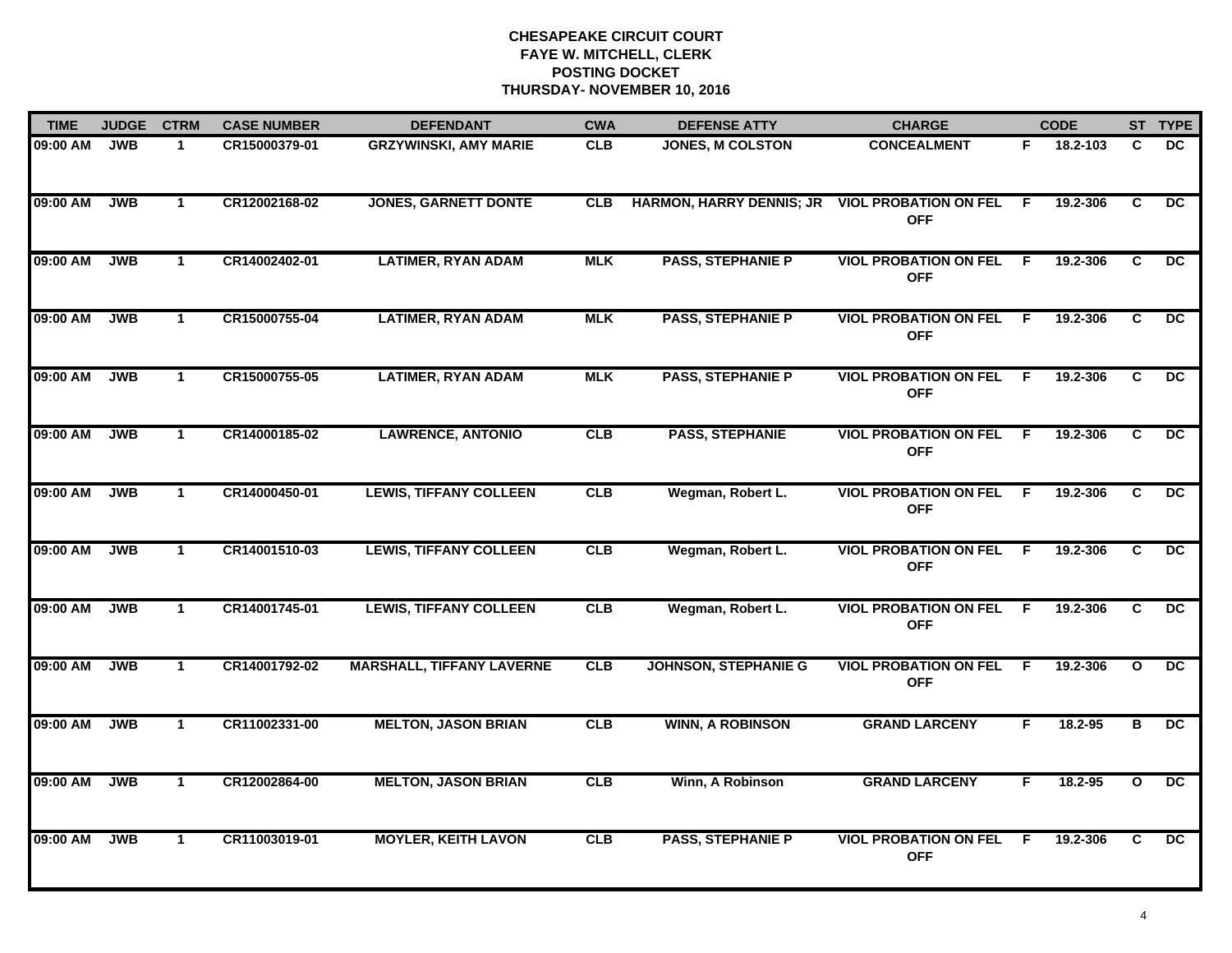| <b>TIME</b> | <b>JUDGE</b> | <b>CTRM</b>             | <b>CASE NUMBER</b> | <b>DEFENDANT</b>                  | <b>CWA</b> | <b>DEFENSE ATTY</b>       | <b>CHARGE</b>                                  |     | <b>CODE</b> |              | ST TYPE         |
|-------------|--------------|-------------------------|--------------------|-----------------------------------|------------|---------------------------|------------------------------------------------|-----|-------------|--------------|-----------------|
| 09:00 AM    | <b>JWB</b>   | 1                       | CR13000558-06      | <b>MUNDIE, MATTHEW JOSEPH</b>     | <b>CLB</b> | Buyrn, Richard L.         | <b>VIOL PROBATION ON FEL</b><br><b>OFF</b>     | -F  | 19.2-306    | в            | DC.             |
| 09:00 AM    | <b>JWB</b>   | $\mathbf{1}$            | CR15001127-00      | <b>MUNDIE, MATTHEW JOSEPH</b>     | CLB        | <b>TITTER, JENNIFER</b>   | <b>POSSESS HEROIN</b>                          | F.  | 18.2-250    | C            | DC              |
| 09:00 AM    | <b>JWB</b>   | $\mathbf{1}$            | CR16000451-00      | <b>PARKER, GINGER BUSICK</b>      | CLB        | <b>BARLOW, JASON</b>      | PETTIT LARCENY 3RD+ OFF F                      |     | 18.2-104    | C            | DC              |
| 09:00 AM    | <b>JWB</b>   | $\mathbf 1$             | CR15001176-02      | <b>WADE, JEREMY OREN</b>          | <b>AHM</b> | <b>BOUCHARD, JULIAN</b>   | <b>VIOL PROBATION ON FEL</b><br><b>OFF</b>     | - F | 19.2-306    | C.           | <b>DC</b>       |
| 09:00 AM    | <b>JWB</b>   | $\mathbf{1}$            | CR15001176-03      | <b>WADE, JEREMY OREN</b>          | <b>AHM</b> | <b>BOUCHARD, JULIAN</b>   | <b>VIOL PROBATION ON FEL</b><br><b>OFF</b>     | F.  | 19.2-306    | C.           | <b>DC</b>       |
| 09:00 AM    | <b>JWB</b>   | $\mathbf{1}$            | CR14000014-03      | <b>WHITE, CAROL JEAN</b>          | CLB        | <b>BLACK, HUGH E; III</b> | <b>VIOL PROBATION ON FEL</b><br><b>OFF</b>     | F.  | 19.2-306    | C.           | DC              |
| 09:00 AM    | <b>JWB</b>   | $\mathbf{1}$            | CR14001100-01      | <b>WHITE, JESSE VERNON</b>        | CLB        | <b>BOUCHARD, JULIAN</b>   | <b>VIOL PROBATION ON FEL</b><br><b>OFF</b>     | F.  | 19.2-306    | C            | $\overline{DC}$ |
| 09:00 AM    | <b>JWB</b>   | $\mathbf{1}$            | CR10002306-01      | <b>WILLIAMS, DANLADI WILLIAMS</b> |            | <b>MORRIS, DIALLO</b>     | <b>VIOL PROBATION ON FEL</b><br><b>OFF</b>     | F.  | 19.2-306    | $\mathbf{o}$ | DC              |
| 09:00 AM    | <b>JWB</b>   | $\blacktriangleleft$    | CR13001353-03      | <b>WILLIAMS, EMMA LOUISE</b>      | <b>BKF</b> | Mason, G. Jeffrey         | <b>VIOL PROBATION ON FEL</b><br><b>OFF</b>     | E   | 19.2-306    | C            | <b>DC</b>       |
| 09:00 AM    | <b>JWB</b>   | $\mathbf{1}$            | CR13001353-04      | <b>WILLIAMS, EMMA LOUISE</b>      | <b>BKF</b> | Mason, G. Jeffrey         | <b>VIOL GOOD BEHAV ON MISD M</b><br><b>OFF</b> |     | 19.2-306    |              | $\overline{DC}$ |
| 09:30 AM    | <b>TSW</b>   | $\overline{4}$          | CR07003174-01      | <b>BARROW, ANTWONNE DEANGELO</b>  |            |                           | <b>VIOL PROBATION ON FEL F</b><br><b>OFF</b>   |     | 19.2-306    |              | C ADAT          |
| 09:30 AM    | <b>TSW</b>   | $\overline{\mathbf{4}}$ | CR07003176-01      | <b>BARROW, ANTWONNE DEANGELO</b>  |            |                           | <b>VIOL PROBATION ON FEL</b><br><b>OFF</b>     | F.  | 19.2-306    |              | C ADAT          |
| 09:30 AM    | <b>TSW</b>   | 4                       | CR16001374-00      | <b>EVERETTE, MONICA MONIQUE</b>   | <b>BKF</b> |                           | <b>IDENTITY THEFT</b>                          | F.  | 18.2-186.3  |              | C ADAT          |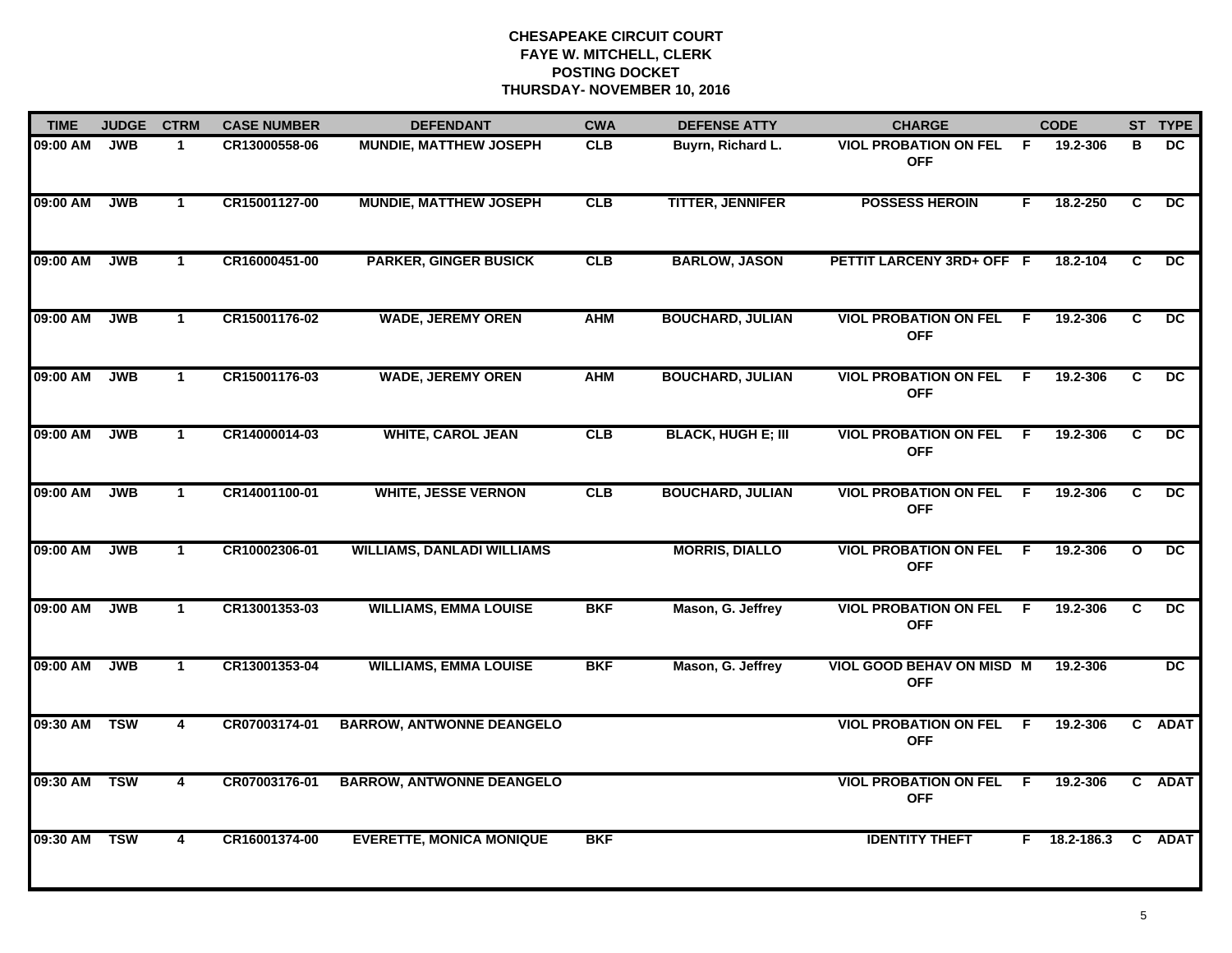| <b>TIME</b>  | <b>JUDGE</b> | <b>CTRM</b>             | <b>CASE NUMBER</b> | <b>DEFENDANT</b>                   | <b>CWA</b> | <b>DEFENSE ATTY</b>   | <b>CHARGE</b>                                     |     | <b>CODE</b>         |              | ST TYPE       |
|--------------|--------------|-------------------------|--------------------|------------------------------------|------------|-----------------------|---------------------------------------------------|-----|---------------------|--------------|---------------|
| 09:30 AM     | <b>TSW</b>   | 4                       | CR16001374-01      | <b>EVERETTE, MONICA MONIQUE</b>    | <b>BKF</b> |                       | <b>FORGE CHECK</b>                                | F.  | 18.2-172            | $\mathbf{C}$ | <b>ADAT</b>   |
| 09:30 AM TSW |              | 4                       | CR16001374-02      | <b>EVERETTE, MONICA MONIQUE</b>    | <b>BKF</b> |                       | <b>UTTER FORGED CHECK</b>                         | F.  | 18.2-172            | $\mathbf{c}$ | <b>ADAT</b>   |
| 09:30 AM TSW |              | $\overline{\mathbf{4}}$ | CR16001374-03      | <b>EVERETTE, MONICA MONIQUE</b>    | <b>BKF</b> |                       | <b>OBTAIN MONEY BY FALSE F</b><br><b>PRETENSE</b> |     | 18.2-178            |              | C ADAT        |
| 09:30 AM     | <b>TSW</b>   | 4                       | CR16001374-04      | <b>EVERETTE, MONICA MONIQUE</b>    |            |                       | <b>FTA-ADAT</b>                                   | М   | 18.2-456            |              | C ADAT        |
| 09:30 AM     | <b>TSW</b>   | $\overline{4}$          | CR16001921-00      | <b>HILTON, WILLIAM RUSSELL; II</b> |            |                       | <b>ASSAULT &amp; BATTERY-WIFE M</b>               |     | 18.2-57.2           |              | <b>B</b> ADAT |
| 09:30 AM TSW |              | 4                       | CR16000071-00      | <b>HORNE, DAVONTRE KELJAY</b>      | <b>AHM</b> | <b>GLASS, DALTON</b>  | <b>POSSESS</b><br><b>METHYLPHENIDATE</b>          | F.  | 18.2-250            |              | C TBS         |
| 09:30 AM     | <b>TSW</b>   | $\overline{4}$          | CR16000071-01      | <b>HORNE, DAVONTRE KELJAY</b>      | <b>AHM</b> |                       | <b>FTA-TRYL</b>                                   | М   | 18.2-456            |              | C ADAT        |
| 09:30 AM     | <b>TSW</b>   | $\overline{\mathbf{4}}$ | CR14001240-02      | <b>JONES, MICHELLE NICOLE</b>      |            |                       | <b>VIOL PROBATION ON FEL</b><br><b>OFF</b>        | - F | 19.2-306            |              | C ADAT        |
| 09:30 AM     | <b>TSW</b>   | 4                       | CR16001938-00      | <b>KNIGHT, TANISHA TRIANA</b>      | <b>JAF</b> | <b>DAVIS, RICHARD</b> | <b>PETIT LARCENY: 3RD+</b><br><b>CONVICTION</b>   | F.  | 18.2-104            | C            | <b>TBS</b>    |
| 09:30 AM     | <b>TSW</b>   | $\overline{4}$          | CR16001585-01      | <b>LOVELL, ANDREW WAYNE</b>        | <b>ASA</b> |                       | <b>ASSAULT: MAIM WHILE DWI F</b>                  |     | 18.2-51.4           |              | C ADAT        |
| 09:30 AM TSW |              | 4                       | CR16001585-02      | <b>LOVELL, ANDREW WAYNE</b>        | <b>ASA</b> |                       | <b>DWI: 1ST OFFENSE</b>                           |     | M A.18.2-266 C ADAT |              |               |
| 09:30 AM     | <b>TSW</b>   | $\overline{\mathbf{4}}$ | CR14000017-01      | <b>WILLIAMS, TIA TANYA</b>         | <b>DJW</b> | Buyrn, William E.     | <b>VIOL PROBATION ON FEL</b><br><b>OFF</b>        | - F | 19.2-306            | C            | <b>TBS</b>    |
| 09:30 AM     | <b>TSW</b>   | $\overline{\mathbf{4}}$ | CR14000779-01      | <b>WILLIAMS, TIA TANYA</b>         | <b>DJW</b> | Buyrn, William E.     | <b>VIOL PROBATION ON FEL</b><br><b>OFF</b>        | - F | 19.2-306            | C.           | <b>TBS</b>    |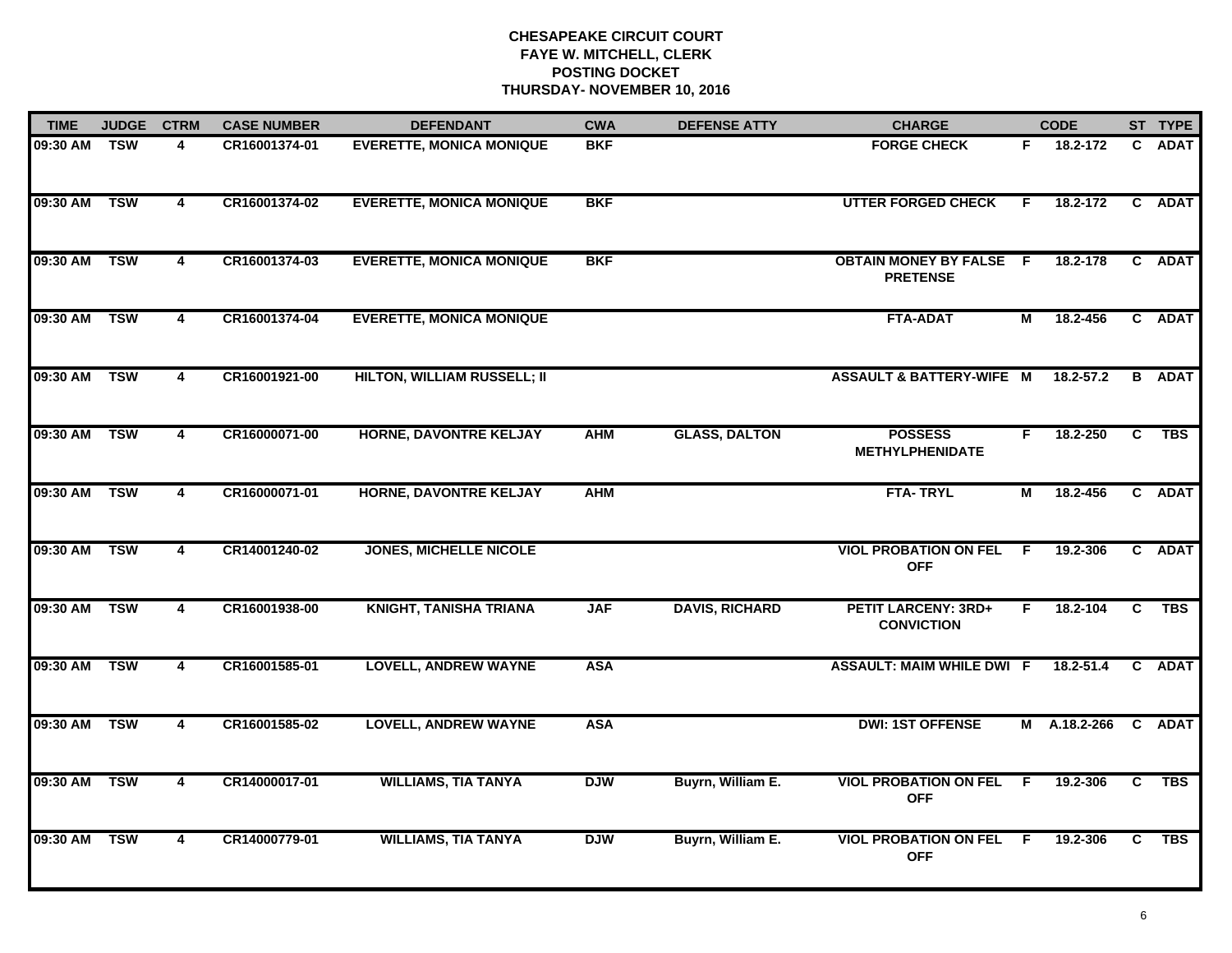| <b>TIME</b> | <b>JUDGE</b> | <b>CTRM</b>    | <b>CASE NUMBER</b> | <b>DEFENDANT</b>               | <b>CWA</b> | <b>DEFENSE ATTY</b>        | <b>CHARGE</b>                                         |              | <b>CODE</b>  |                | ST TYPE       |
|-------------|--------------|----------------|--------------------|--------------------------------|------------|----------------------------|-------------------------------------------------------|--------------|--------------|----------------|---------------|
| 10:00 AM    | <b>FBL</b>   | 5              | CR14000726-00      | <b>ALEXANDER, JAYQUION D</b>   | <b>AMF</b> | <b>WENTWORTH, RACHEL</b>   | <b>POSS MARIJUANA</b>                                 |              | M 18.2-250.1 | S.             | <b>ROL</b>    |
| 10:00 AM    | <b>FBL</b>   | $\overline{5}$ | CR12001121-00      | <b>BOYCE, ROBERT W</b>         | <b>AMF</b> |                            | <b>POSSESS HEROIN</b>                                 | F.           | 18.2-250     | C              | <b>ROL</b>    |
| 10:00 AM    | <b>FBL</b>   | $\overline{5}$ | CR06003078-00      | <b>BOYCE, ROBERT WINMON</b>    | <b>AMF</b> |                            | <b>POSS MARIJUANA</b>                                 | М            | 18.2-250.1   | B              | <b>ROL</b>    |
| 10:00 AM    | <b>FBL</b>   | 5              | CR06003079-00      | <b>BOYCE, ROBERT WINMON</b>    | <b>AMF</b> |                            | POSS CHLORDIAZEPOXIDE M                               |              | 18.2-250     | В              | <b>ROL</b>    |
| 10:00 AM    | <b>FBL</b>   | 5              | CR06003137-00      | <b>BOYCE, ROBERT WINMON</b>    | <b>AMF</b> |                            | <b>POSS OXYCONTIN</b>                                 | F.           | 18.2-250     | B              | <b>ROL</b>    |
| 10:00 AM    | <b>FBL</b>   | $\overline{5}$ | CR06003138-00      | <b>BOYCE, ROBERT WINMON</b>    | <b>AMF</b> |                            | <b>POSS COCAINE</b>                                   | F.           | 18.2-250     | B              | <b>ROL</b>    |
| 10:00 AM    | <b>FBL</b>   | $\overline{5}$ | CR10000539-00      | <b>BOYCE, ROBERT WINMON</b>    | <b>AMF</b> |                            | <b>POSSESS HEROIN</b>                                 | F.           | 18.2-250     | $\overline{B}$ | <b>ROL</b>    |
| 10:00 AM    | <b>FBL</b>   | 5              | CR16001813-00      | <b>BREMER, JAMES WHITFIELD</b> | <b>PLS</b> | <b>BOSLEY, CORIE</b>       | <b>OBTAIN MONEY/ETC:FALSE F</b><br><b>PRETENS</b>     |              | 18.2-178     |                | <b>B</b> TRYL |
| 10:00 AM    | <b>FBL</b>   | 5              | CR16002023-00      | <b>BROWN, WHITNEY LEIGH</b>    | <b>BKF</b> | <b>OLIVER, FLOYD</b>       | <b>3RD OFFENSE LARCENY</b>                            | F            | 18.2-178     |                | <b>B</b> BOND |
| 10:00 AM    | <b>FBL</b>   | $\overline{5}$ | CR16002020-00      | <b>BRYANT, CYNTHIA DENISE</b>  | <b>PLS</b> | <b>WENTWORTH, RACHEL E</b> | <b>BOND APPEAL</b>                                    | $\mathbf{o}$ | 19.2-124     |                | C BOND        |
| 10:00 AM    | <b>FBL</b>   | 5              | CR16001814-00      | <b>COOPER, CHARLES WAYNE</b>   | <b>PLS</b> | <b>OLIVER, FLOYD</b>       | <b>FORGERY PUBLIC</b><br><b>RECORDS</b>               | F.           | 18.2-168     |                | C PLEA        |
| 10:00 AM    | <b>FBL</b>   | $\overline{5}$ | CR16001814-01      | <b>COOPER, CHARLES WAYNE</b>   | <b>PLS</b> | <b>OLIVER, FLOYD</b>       | <b>FORGE PUBLIC RECORD</b>                            | F.           | 18.2-168     |                | C PLEA        |
| 10:00 AM    | <b>FBL</b>   | 5              | CR16001814-02      | <b>COOPER, CHARLES WAYNE</b>   | <b>PLS</b> | <b>OLIVER, FLOYD</b>       | IDNTY THFT: OBT ID, AVOID M 18.2-186.3<br><b>ARST</b> |              |              |                | C PLEA        |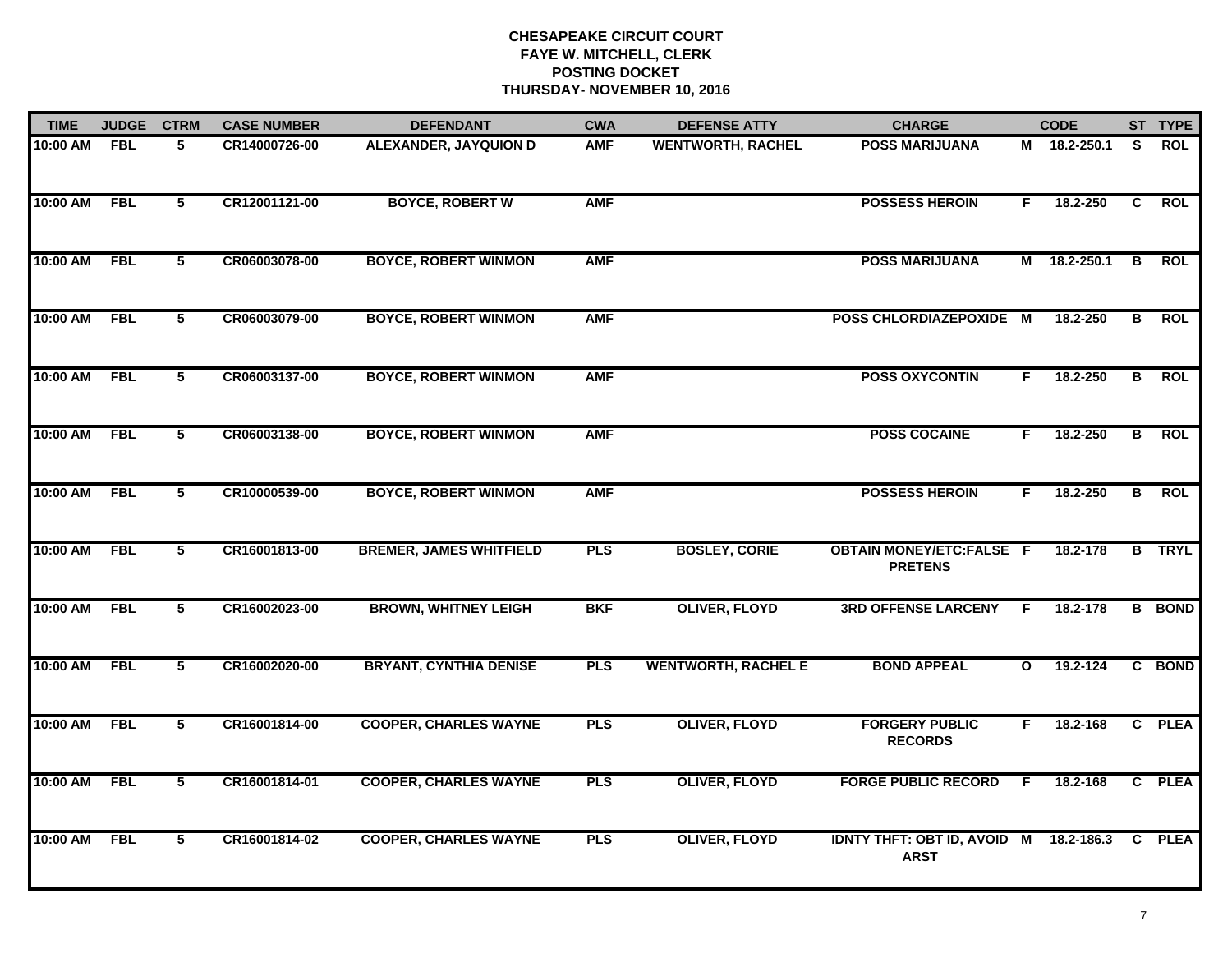| <b>TIME</b> | <b>JUDGE</b> | <b>CTRM</b>             | <b>CASE NUMBER</b> | <b>DEFENDANT</b>                  | <b>CWA</b> | <b>DEFENSE ATTY</b>      | <b>CHARGE</b>                                   |                | <b>CODE</b>   | ST TYPE       |
|-------------|--------------|-------------------------|--------------------|-----------------------------------|------------|--------------------------|-------------------------------------------------|----------------|---------------|---------------|
| 10:00 AM    | <b>FBL</b>   | 5                       | CR16001814-03      | <b>COOPER, CHARLES WAYNE</b>      | <b>PLS</b> | <b>OLIVER, FLOYD</b>     | <b>REC/BUY STOLEN GOODS M</b><br>< \$200        |                | 18.2-108      | C PLEA        |
| 10:00 AM    | <b>FBL</b>   | $\overline{5}$          | CR16001814-04      | <b>COOPER, CHARLES WAYNE</b>      | <b>PLS</b> | <b>OLIVER, FLOYD</b>     | <b>FALSE IDENTIFY SELF TO</b><br><b>LAW ENF</b> | $\overline{M}$ | $19.2 - 82.1$ | C PLEA        |
| 10:00 AM    | <b>FBL</b>   | $\overline{5}$          | CR16001814-05      | <b>COOPER, CHARLES WAYNE</b>      | <b>PLS</b> | <b>OLIVER, FLOYD</b>     | <b>SOLICITING IN STREETS</b>                    | $\overline{M}$ | $46 - 26$     | C PLEA        |
| 10:00 AM    | <b>FBL</b>   | 5                       | CR16001672-04      | <b>GRIFFIN, BRIAN DEMORIS</b>     | <b>AMF</b> | <b>HARDT, PATRICIA A</b> | <b>OBJECT SEXUAL</b><br><b>PENETRATION</b>      | F.             | 18.2-67.2     | F BOND        |
| 10:00 AM    | <b>FBL</b>   | 5                       | CR16001672-05      | <b>GRIFFIN, BRIAN DEMORIS</b>     | <b>AMF</b> | <b>HARDT, PATRICIA A</b> | <b>OBJECT SEXUAL</b><br><b>PENETRATION</b>      | F.             | $18.2 - 67.2$ | F BOND        |
| 10:00 AM    | <b>FBL</b>   | 5                       | CR16001209-00      | <b>HARRINGTON, AMANDA EDWARDS</b> | <b>AHM</b> | <b>WHITUS, JAMES J</b>   | <b>FALSE WELFARE APPLIC,</b><br><b>PERJURY</b>  | F.             | 63.2-502      | C PLEA        |
| 10:00 AM    | <b>FBL</b>   | 5                       | CR16001209-01      | <b>HARRINGTON, AMANDA EDWARDS</b> | <b>AHM</b> | <b>WHITUS, JAMES J</b>   | <b>FALSE WELFARE APPLIC,</b><br><b>PERJURY</b>  | F.             | 63.2-502      | <b>B</b> PLEA |
| 10:00 AM    | <b>FBL</b>   | $\overline{5}$          | CR16001209-02      | <b>HARRINGTON, AMANDA EDWARDS</b> | <b>AHM</b> | <b>WHITUS, JAMES J</b>   | <b>FALSE WELFARE APPLIC,</b><br><b>PERJURY</b>  | E              | 63.2-502      | <b>B</b> PLEA |
| 10:00 AM    | <b>FBL</b>   | 5                       | CR16001209-03      | <b>HARRINGTON, AMANDA EDWARDS</b> | <b>AHM</b> | <b>WHITUS, JAMES J</b>   | <b>FALSE WELFARE APPLIC,</b><br><b>PERJURY</b>  | F              | 63.2-502      | <b>B</b> PLEA |
| 10:00 AM    | <b>FBL</b>   | 5                       | CR16001209-04      | <b>HARRINGTON, AMANDA EDWARDS</b> | <b>AHM</b> | <b>WHITUS, JAMES J</b>   | <b>FALSE WELFARE APPLIC,</b><br><b>PERJURY</b>  | E              | 63.2-502      | <b>B</b> PLEA |
| 10:00 AM    | <b>FBL</b>   | 5                       | CR16001209-05      | <b>HARRINGTON, AMANDA EDWARDS</b> | <b>AHM</b> | <b>WHITUS, JAMES J</b>   | <b>FALSE WELFARE APPLIC,</b><br><b>PERJURY</b>  | F.             | 63.2-502      | <b>B</b> PLEA |
| 10:00 AM    | <b>FBL</b>   | $\overline{\mathbf{5}}$ | CR16001209-06      | <b>HARRINGTON, AMANDA EDWARDS</b> | <b>AHM</b> | <b>WHITUS, JAMES J</b>   | <b>FALSE WELFARE APPLIC,</b><br><b>PERJURY</b>  | F.             | 63.2-502      | <b>B</b> PLEA |
| 10:00 AM    | <b>FBL</b>   | $\overline{5}$          | CR16001209-07      | <b>HARRINGTON, AMANDA EDWARDS</b> | <b>AHM</b> | <b>WHITUS, JAMES J</b>   | <b>FALSE WELFARE APPLIC,</b><br><b>PERJURY</b>  | F.             | 63.2-502      | <b>B</b> PLEA |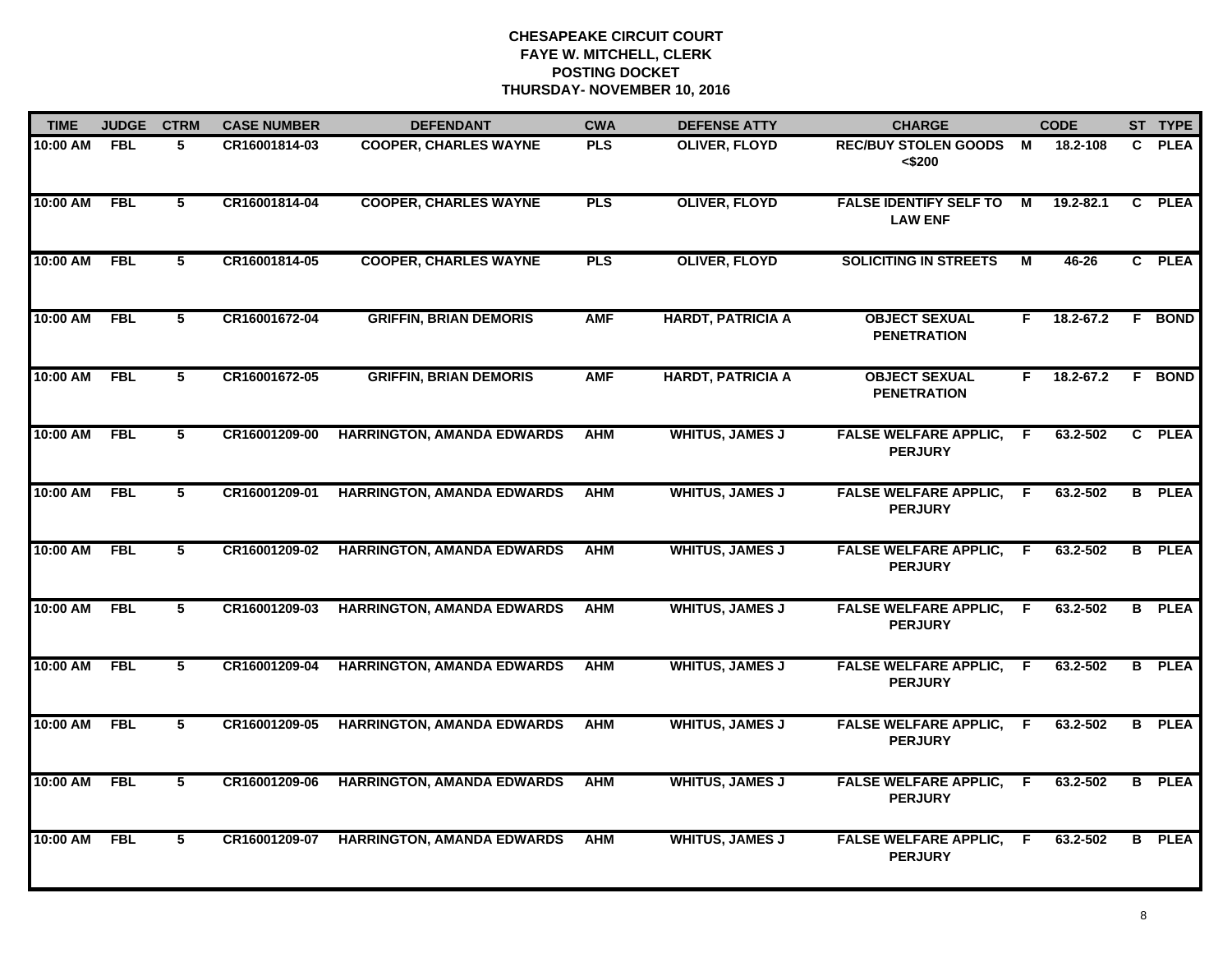| <b>TIME</b> | <b>JUDGE</b> | <b>CTRM</b>    | <b>CASE NUMBER</b> | <b>DEFENDANT</b>                  | <b>CWA</b> | <b>DEFENSE ATTY</b>    | <b>CHARGE</b>                                  | <b>CODE</b>    | ST TYPE       |
|-------------|--------------|----------------|--------------------|-----------------------------------|------------|------------------------|------------------------------------------------|----------------|---------------|
| 10:00 AM    | <b>FBL</b>   | 5              | CR16001209-08      | <b>HARRINGTON, AMANDA EDWARDS</b> | <b>AHM</b> | <b>WHITUS, JAMES J</b> | <b>FALSE WELFARE APPLIC,</b><br><b>PERJURY</b> | F.<br>63.2-502 | <b>B</b> PLEA |
| 10:00 AM    | <b>FBL</b>   | 5              | CR16001209-09      | <b>HARRINGTON, AMANDA EDWARDS</b> | <b>AHM</b> | <b>WHITUS, JAMES J</b> | <b>FALSE WELFARE APPLIC,</b><br><b>PERJURY</b> | 63.2-502<br>F. | <b>B</b> PLEA |
| 10:00 AM    | <b>FBL</b>   | 5              | CR16001209-10      | <b>HARRINGTON, AMANDA EDWARDS</b> | <b>AHM</b> | <b>WHITUS, JAMES J</b> | <b>FALSE WELFARE APPLIC,</b><br><b>PERJURY</b> | 63.2-502<br>F. | <b>B</b> PLEA |
| 10:00 AM    | <b>FBL</b>   | 5              | CR16001209-11      | <b>HARRINGTON, AMANDA EDWARDS</b> | <b>AHM</b> | <b>WHITUS, JAMES J</b> | <b>WELFARE FRAUD: LARCENY F</b><br>$>= $200$   | 63.2-522       | <b>B</b> PLEA |
| 10:00 AM    | <b>FBL</b>   | 5              | CR16001209-12      | <b>HARRINGTON, AMANDA EDWARDS</b> | <b>AHM</b> | <b>WHITUS, JAMES J</b> | <b>WELFARE FRAUD: LARCENY F</b><br>$>= $200$   | 63.2-522       | <b>B</b> PLEA |
| 10:00 AM    | <b>FBL</b>   | 5              | CR16001209-13      | <b>HARRINGTON, AMANDA EDWARDS</b> | <b>AHM</b> | <b>WHITUS, JAMES J</b> | <b>WELFARE FRAUD: LARCENY F</b><br>$>= $200$   | 63.2-522       | <b>B</b> PLEA |
| 10:00 AM    | <b>FBL</b>   | $\overline{5}$ | CR16001209-14      | <b>HARRINGTON, AMANDA EDWARDS</b> | <b>AHM</b> | <b>WHITUS, JAMES J</b> | <b>WELFARE FRAUD: LARCENY F</b><br>$>= $200$   | 63.2-522       | <b>B</b> PLEA |
| 10:00 AM    | <b>FBL</b>   | $\overline{5}$ | CR16001209-15      | <b>HARRINGTON, AMANDA EDWARDS</b> | <b>AHM</b> | <b>WHITUS, JAMES J</b> | <b>WELFARE FRAUD: LARCENY F</b><br>$>= $200$   | 63.2-522       | <b>B</b> PLEA |
| 10:00 AM    | <b>FBL</b>   | 5              | CR16001209-16      | <b>HARRINGTON, AMANDA EDWARDS</b> | <b>AHM</b> | <b>WHITUS, JAMSE J</b> | <b>WELFARE FRAUD: LARCENY F</b><br>$>= $200$   | 63.2-522       | <b>B</b> PLEA |
| 10:00 AM    | <b>FBL</b>   | 5              | CR16001209-17      | <b>HARRINGTON, AMANDA EDWARDS</b> | <b>AHM</b> | <b>WHITUS, JAMES J</b> | <b>WELFARE FRAUD: LARCENY F</b><br>$>= $200$   | 63.2-522       | <b>B</b> PLEA |
| 10:00 AM    | <b>FBL</b>   | 5              | CR16001209-18      | <b>HARRINGTON, AMANDA EDWARDS</b> | <b>AHM</b> | <b>WHITUS, JAMES J</b> | <b>WELFARE FRAUD: LARCENY F</b><br>$>= $200$   | 63.2-522       | <b>B</b> PLEA |
| 10:00 AM    | <b>FBL</b>   | $\overline{5}$ | CR16001209-19      | <b>HARRINGTON, AMANDA EDWARDS</b> | <b>AHM</b> | <b>WHITUS, JAMES J</b> | <b>OTHER FORGERY/UTTERING F</b>                | 18.2-172       | <b>B</b> PLEA |
| 10:00 AM    | <b>FBL</b>   | 5              | CR16001209-20      | <b>HARRINGTON, AMANDA EDWARDS</b> | <b>AHM</b> | <b>WHITUS, JAMES J</b> | <b>OTHER FORGERY/UTTERING F</b>                | 18.2-172       | <b>B</b> PLEA |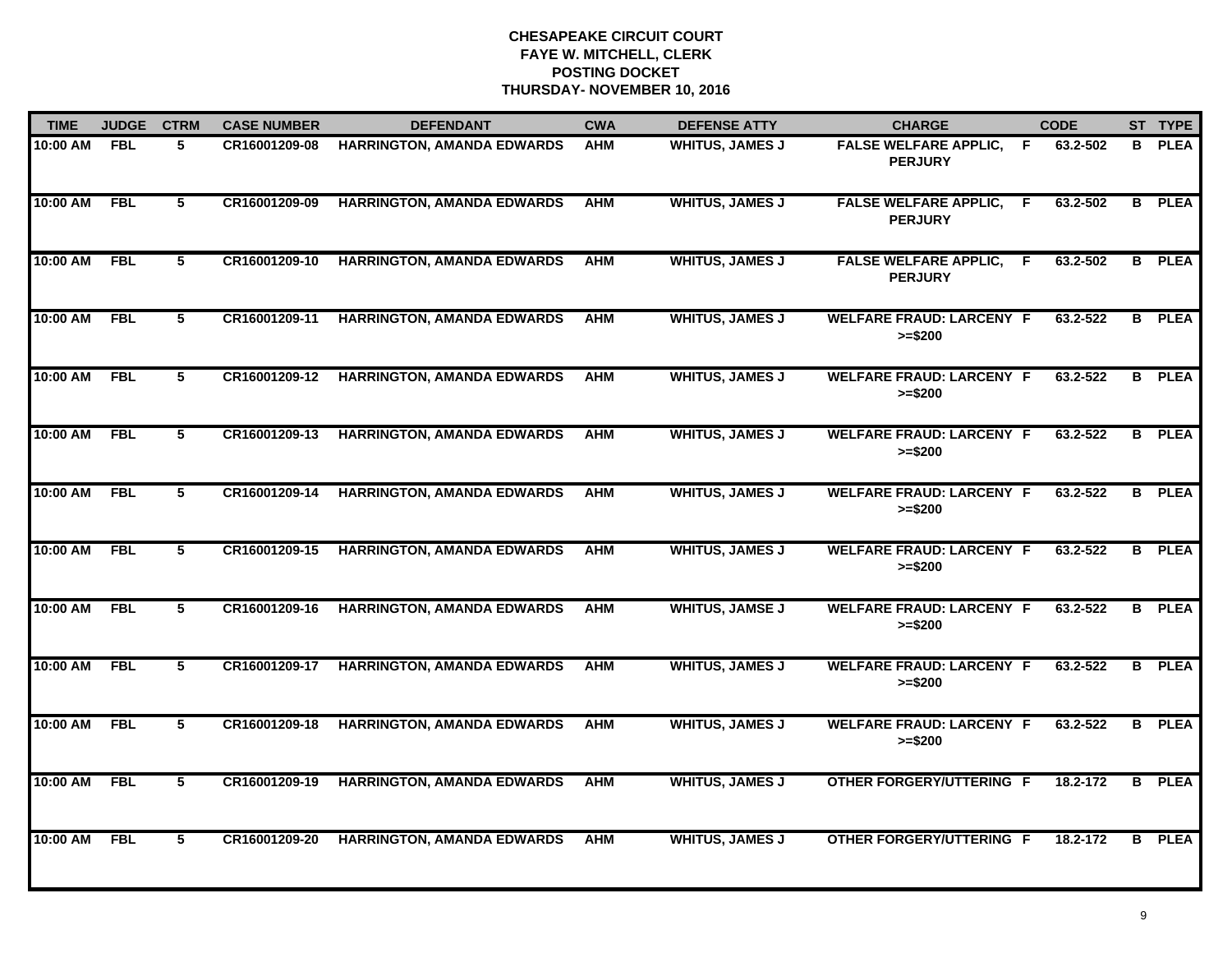| <b>TIME</b> | <b>JUDGE</b> | <b>CTRM</b>     | <b>CASE NUMBER</b> | <b>DEFENDANT</b>                  | <b>CWA</b> | <b>DEFENSE ATTY</b>     | <b>CHARGE</b>                                       |    | <b>CODE</b>    |                         | ST TYPE     |
|-------------|--------------|-----------------|--------------------|-----------------------------------|------------|-------------------------|-----------------------------------------------------|----|----------------|-------------------------|-------------|
| 10:00 AM    | <b>FBL</b>   | 5               | CR13000076-00      | <b>HINTON, MARLAND JACHIN</b>     | <b>BKF</b> | <b>BOSLEY, CORIE</b>    | <b>FALSE STMT TO OBT</b><br><b>CREDIT &gt;\$200</b> | F. | 18.2-186       | C.                      | <b>BOND</b> |
| 10:00 AM    | <b>FBL</b>   | $\overline{5}$  | CR16001554-00      | <b>KUHNEMUND, REGINA MARIE</b>    | <b>PLS</b> | Jones, David L.         | <b>CREDIT CARD LARCENY</b>                          | F. | 18.2-192       | B                       | <b>PLEA</b> |
| 10:00 AM    | <b>FBL</b>   | $\overline{5}$  | CR16001554-01      | <b>KUHNEMUND, REGINA MARIE</b>    | <b>PLS</b> | Jones, David L.         | <b>CREDIT CARD FRAUD</b>                            | F. | 18.2-195       | $\overline{B}$          | <b>PLEA</b> |
| 10:00 AM    | <b>FBL</b>   | 5               | CR16001554-02      | <b>KUHNEMUND, REGINA MARIE</b>    | <b>PLS</b> | Jones, David L.         | <b>ID THEFT</b>                                     | F. | 18.2-186.3     | B                       | <b>PLEA</b> |
| 10:00 AM    | <b>FBL</b>   | 5               | CR04A00261-01      | <b>URQUHART, ALVIN JEROME; JR</b> | <b>BKF</b> | <b>THOMAN, BRIAN</b>    | <b>VIOL PROBATION ON FEL</b><br><b>OFF</b>          | F. | 19.2-306       | C                       | <b>REV</b>  |
| 10:00 AM    | <b>FBL</b>   | $5\phantom{.0}$ | CR16001699-00      | <b>URQUHART, ALVIN JEROME; JR</b> | <b>BKF</b> | <b>THOMAN, BRIAN</b>    | <b>ID THEFT W/ INTENT</b><br><b>DEFRAUD</b>         |    | $F$ 18.2-186.3 | C                       | <b>PLEA</b> |
| 10:00 AM    | <b>FBL</b>   | 5               | CR16001095-00      | <b>WHITEHURST, BRANDON WAYNE</b>  | <b>BKF</b> | <b>BARLOW, JASON A</b>  | <b>GRAND LARCENY</b>                                | F. | 18.2-95        | B                       | <b>TRYL</b> |
| 10:00 AM    | <b>FBL</b>   | $\overline{5}$  | CR10002306-00      | <b>WILLIAMS, DANLADI KUTANA</b>   | <b>AMF</b> | Taylor, Matthew T.; Sr. | <b>POSSESSION OF HEROIN</b>                         | -F | 18.2-250       | $\overline{\mathbf{B}}$ | <b>ROL</b>  |
| 10:00 AM    | <b>RDS</b>   | 6               | CR16001779-00      | <b>CLARK, ANDRIENNE</b>           | CLB        | <b>MELTON, JAMES</b>    | <b>CONTEMPT - FTA WITNESS</b>                       | M  | 18.2-456       |                         | <b>SC</b>   |
| 10:00 AM    | <b>RDS</b>   | 6               | CR16001916-00      | <b>HUNTER, DARIUS JACQUES</b>     | <b>WHC</b> | <b>SPENCER, JO ANNE</b> | <b>INTENTIONAL DAMAGE</b>                           | F  | 18.2-137       | B                       | <b>PLEA</b> |
| 10:00 AM    | <b>RDS</b>   | 6               | CR16001309-00      | <b>SMITH, ERNEST LEROY; JR</b>    | <b>CLB</b> | Jones, David L          | <b>FORGE CHECK</b>                                  | F. | 18.2-172       |                         | C TRYL      |
| 10:00 AM    | <b>RDS</b>   | $\overline{6}$  | CR16001309-01      | <b>SMITH, ERNEST LEROY; JR</b>    | CLB        | Jones, David L          | <b>UTTER FORGED CHECK</b>                           | F  | 18.2-172       | C                       | <b>TRYL</b> |
| 10:00 AM    | <b>RDS</b>   | 6               | CR16001309-02      | <b>SMITH, ERNEST LEROY; JR</b>    | CLB        | Jones, David L          | <b>OBTAIN MONEY BY FALSE F</b><br><b>PRETENSE</b>   |    | 18.2-178       |                         | C TRYL      |